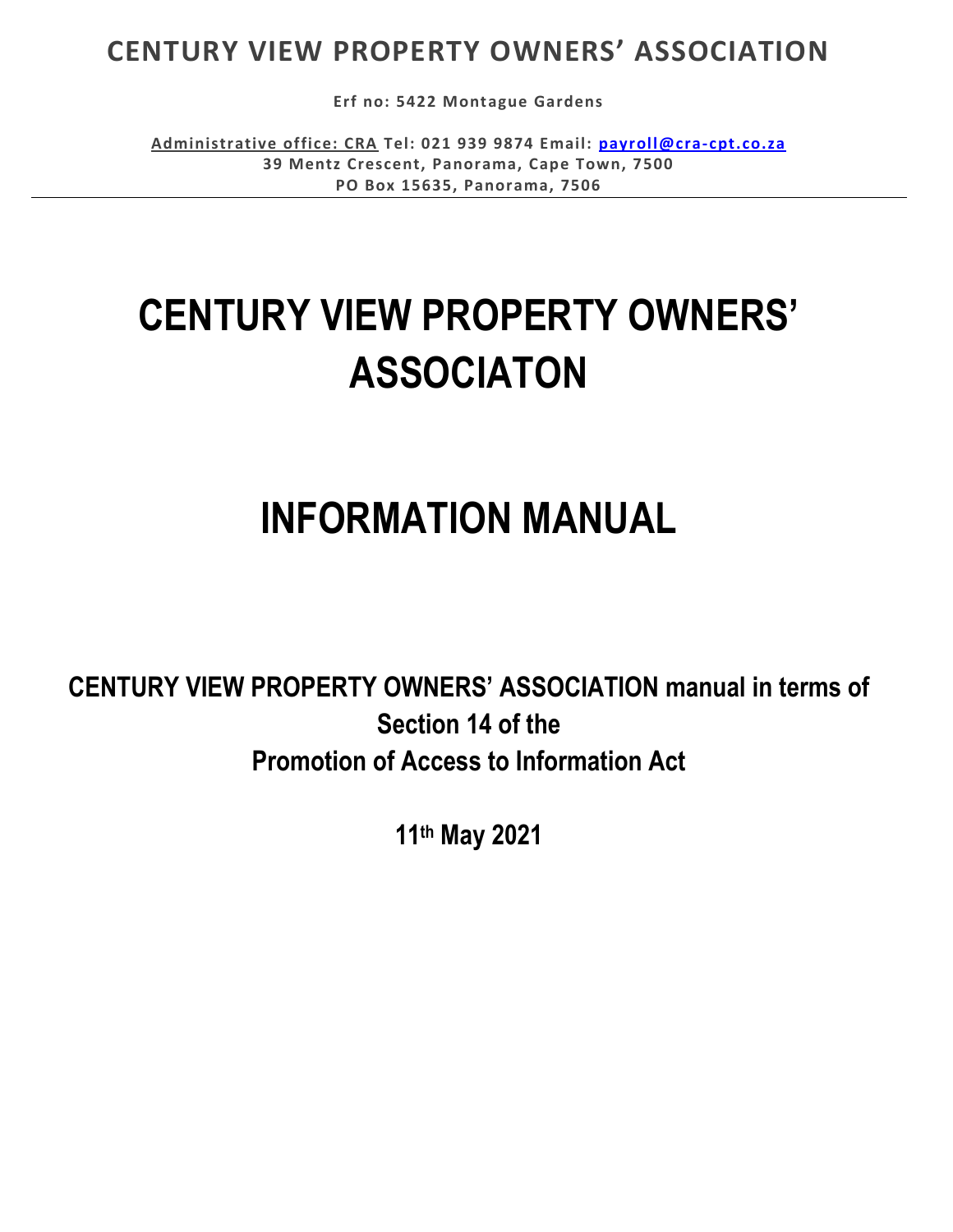

#### **TABLE OF CONTENTS**

- **1. Introduction**
- **2. The Promotion of access to Information Act No. 2 of 2000**
- **3. Details of Century View Property Owners' Association**
- **4. Details of Information Officer**
- **5. Property Owners Association Structure**
- **6. Procedure for requesting access to information**
- **7. Fees payable as prescribed by the Act**
- **8. Form A**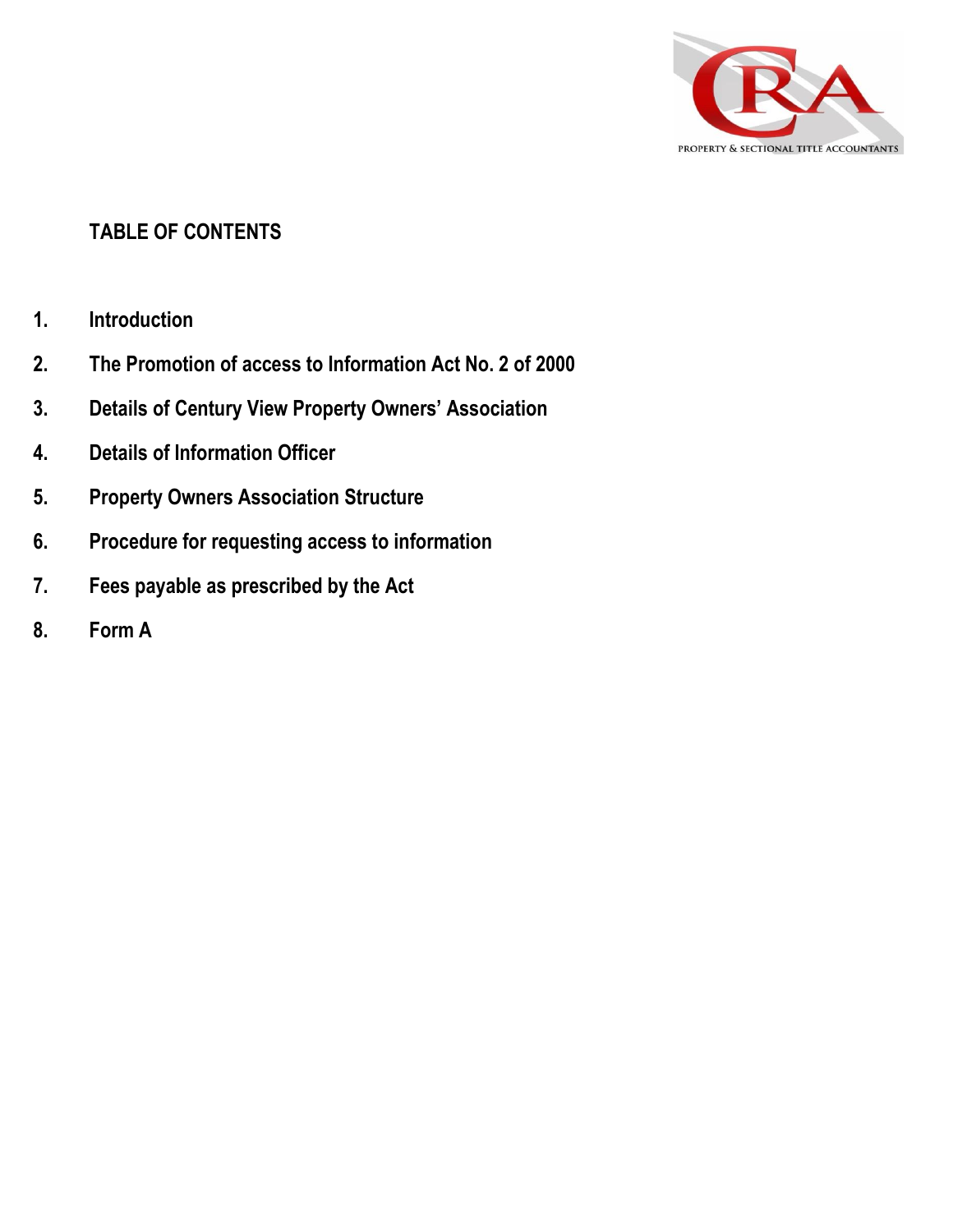### **1. INTRODUCTION**

This manual is published in accordance with the regulations of Chapter 2, section 14 of the Promotion to Access to Information Act 2000 (Act No. 2 of 2000). It contains the details of the Property Owners Association and the availability of its records as a public POA. The manual is available in English and copies of the manual can be obtained from the Information Officer.

## **2. THE PROMOTION OF ACCESS TO INFORMATION ACT NO. 2 OF 2000 (The Act)**

#### **The objectives of the PAIA are thus:**

- to give effect to the constitutional right to access to any information held by the State;
- to set out justifiable limitations on the right of access to information aimed at protecting people's privacy, confidential commercial information and ensuring effective, efficient and good governance;
- to balance the right of access to information with all the other rights in the constitution;
- to promote a culture of human rights and social justice;
- to establish mechanisms and procedures to enable persons to obtain access to records as swiftly, inexpensively and effortlessly as is reasonably possible;
- to promote transparency, accountability and effective governance;
- to empower and educate everyone to:
	- $\circ$  understand their rights in terms of the Act;
	- $\circ$  understand the functions and operation of the public POA's; and
	- $\circ$  effectively scrutinize and participate in decision-making by public bodies that affects their rights
- Section 14 of this Act requires the that all public bodies compile a manual giving information to the public regarding the procedure to be followed in requesting information from the public POA for the purpose of exercising or protecting rights.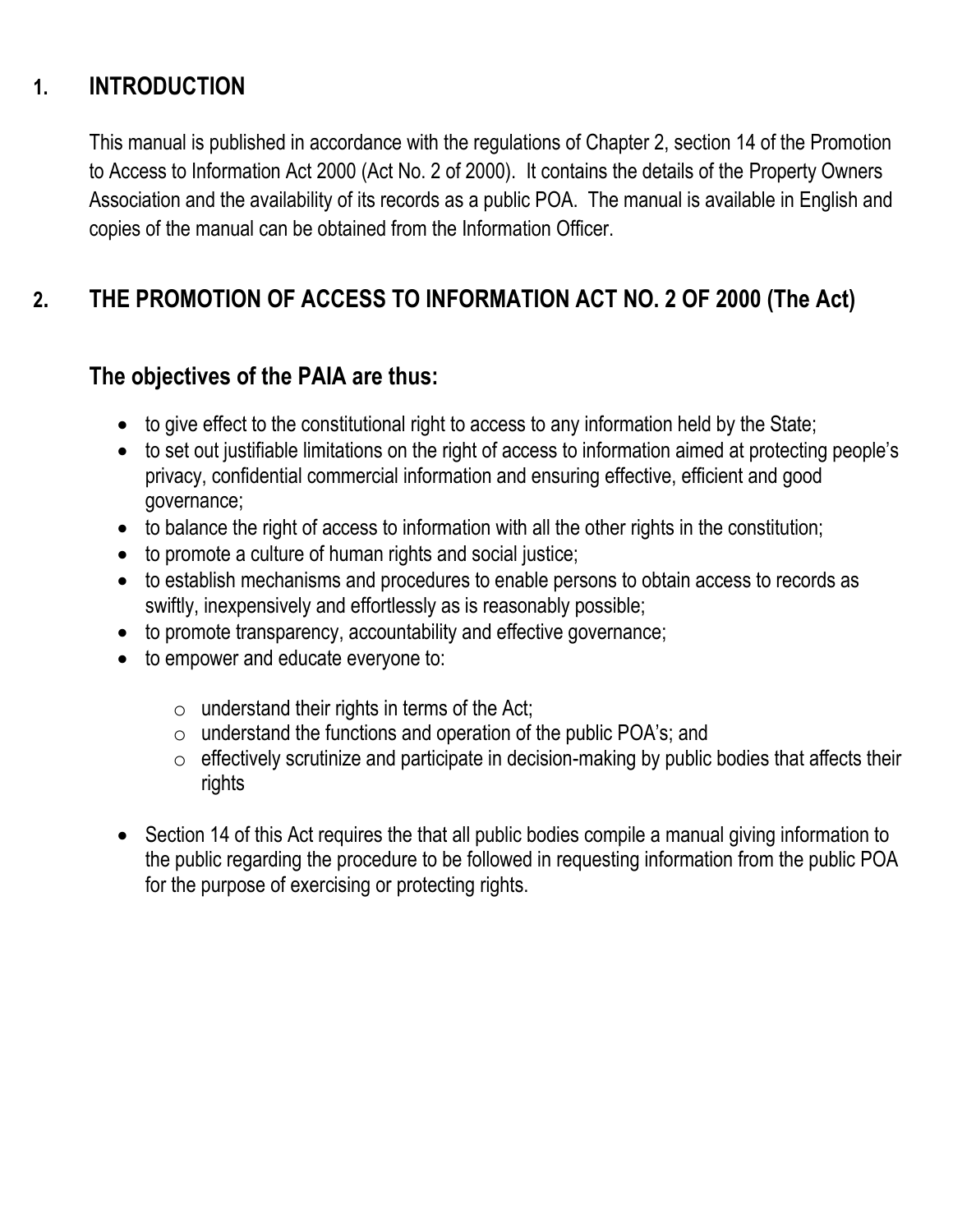

#### FORM TO BE FILLED IN FOR PAIA - INFORMATION MANUAL

### **DETAILS OF**

### **CENTURY VIEW PROPERTY OWNERS ASSOCIATION**

| Chairperson       |                                                                                                                                                                                                               |
|-------------------|---------------------------------------------------------------------------------------------------------------------------------------------------------------------------------------------------------------|
|                   | Trustees' Names : STEVE PETERS, FRED GRUNEWALD, DUNCAN GROVES, NADINE BUTLER,<br><b>RHOLEEN JORDAAN</b>                                                                                                       |
|                   | Registered Address : GROSVENOR SQUARE, PARK LANE, BLOCK B, BG02, CENTURY CITY, 7441                                                                                                                           |
|                   | Postal Address : PO Box 789, WEST COAST VILLAGE, 7433                                                                                                                                                         |
|                   |                                                                                                                                                                                                               |
|                   | Fax Number : 086 617 8052<br>2008 - 2014 - 2022<br>2014 - 2023 - 2024<br>2014 - 2023 - 2024<br>2022<br>2023 - 2024<br>2022<br>2023 - 2024<br>2022<br>2023 - 2024<br>2025 - 2024<br>2025 - 2024<br>2025 - 2024 |
| Website           |                                                                                                                                                                                                               |
|                   |                                                                                                                                                                                                               |
|                   |                                                                                                                                                                                                               |
|                   | No. of Units 364 2008 - 2009 - 2009 - 2010 - 2010 - 2010 - 2010 - 2010 - 2010 - 2010 - 2010 - 2010 - 2010 - 20                                                                                                |
| <b>Erf Number</b> | : 5422 MONTAGUE GARDENS                                                                                                                                                                                       |
|                   |                                                                                                                                                                                                               |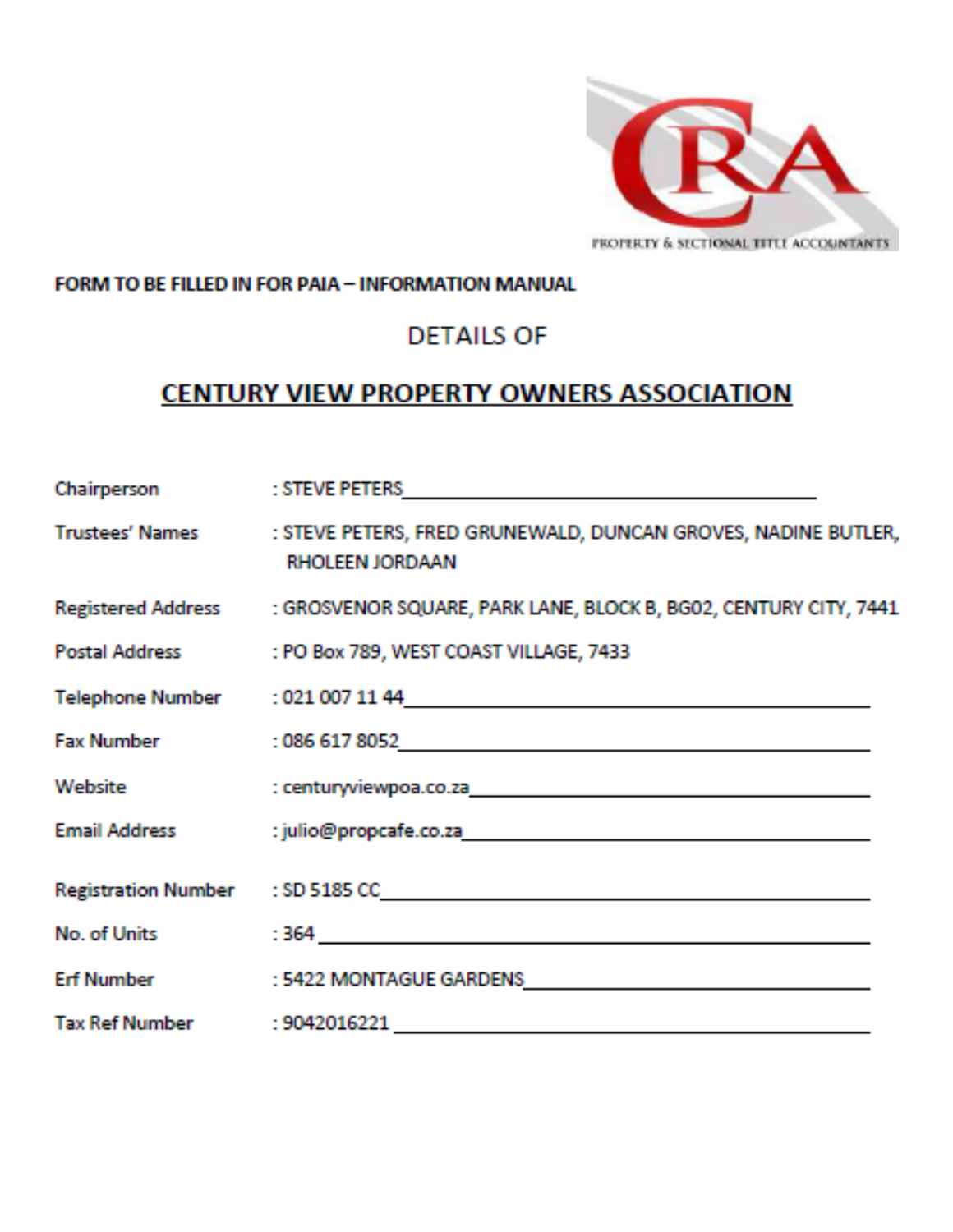| <b>EMP Tax Ref Number : N/A</b> |                                                             |
|---------------------------------|-------------------------------------------------------------|
| <b>Vat Number</b>               | : N/A<br><u> 1989 - John Stein, Amerikaansk politiker (</u> |
| <b>Financial Year End</b>       |                                                             |
| Auditor/Acc Officer             | : MAZARS                                                    |
| <b>Bankers</b>                  | : STANDARD BANK                                             |

This serves as an instruction for CRA to compile the Information Manual according to PAIA on behalf of the Trustees of the Property Owners Association.

President

**JULIO DA SILVA APPOINTED MANAGING AGENT** 

**DATE: 4 MAY 2021**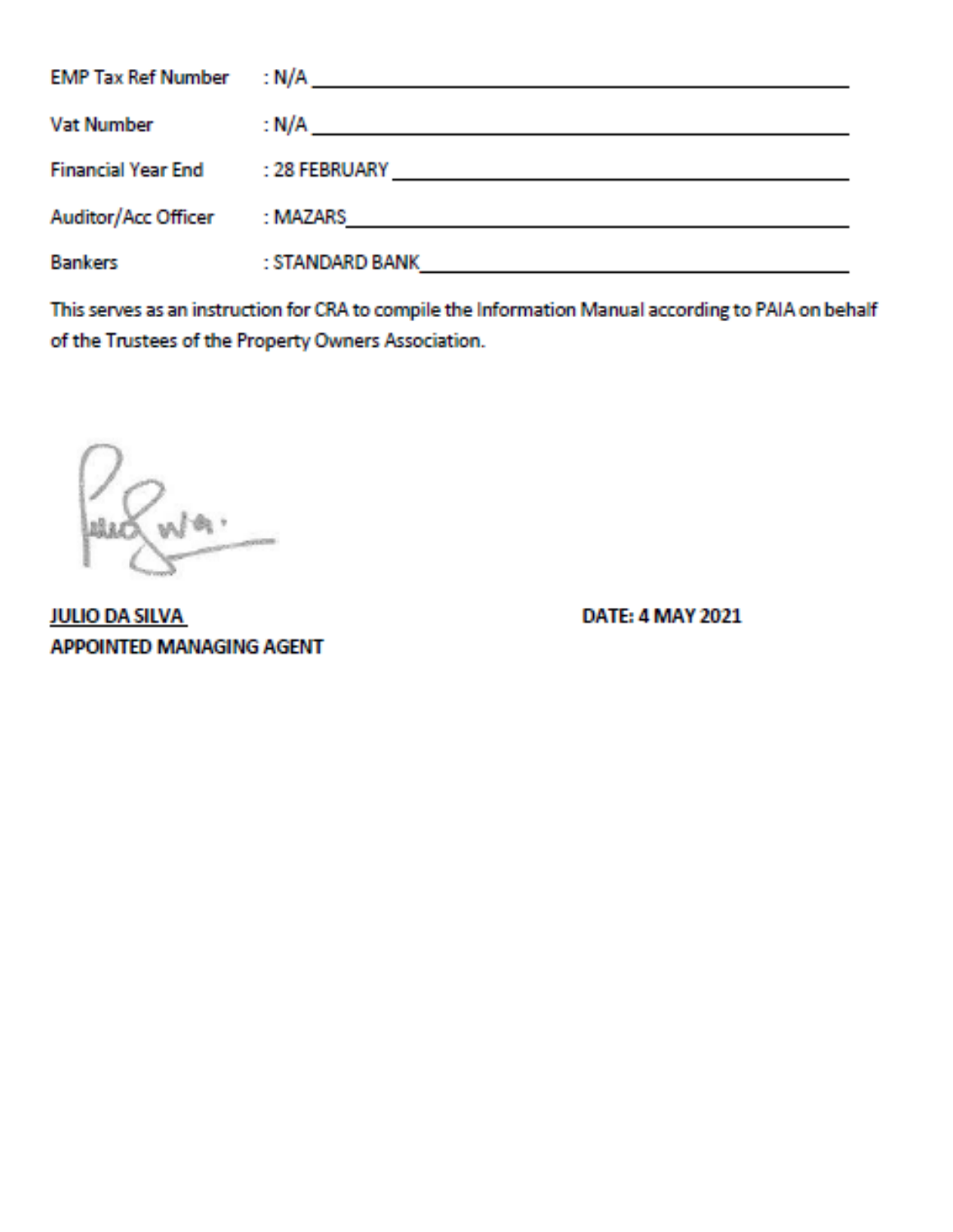

### 4. DETAILS OF THE INFORMATION OFFICER

The person responsible for administration of the Act within the Property Owners Association is:

Designated Information Officer:

#### **THERESA COPE OF CRA, (CLINT RIDDIN & ASSOCIATES)**

Telephone Number:

**021 939 9874**

Fax Number:

**086 611 8219**



Professional Accountants (S.A.)

VAT number. 4190142051 ATC number. 717 SAIPA membership number. 5885

Tel. 021 939 9874 Fax. 086 612 1140 Suite 2C, Table Bay Building, Tygerberg Office Park, Plattekloof PO Box 15635, Panorama, 7506

ACCOUNTING | TAX | FORENSIC | CONSULTING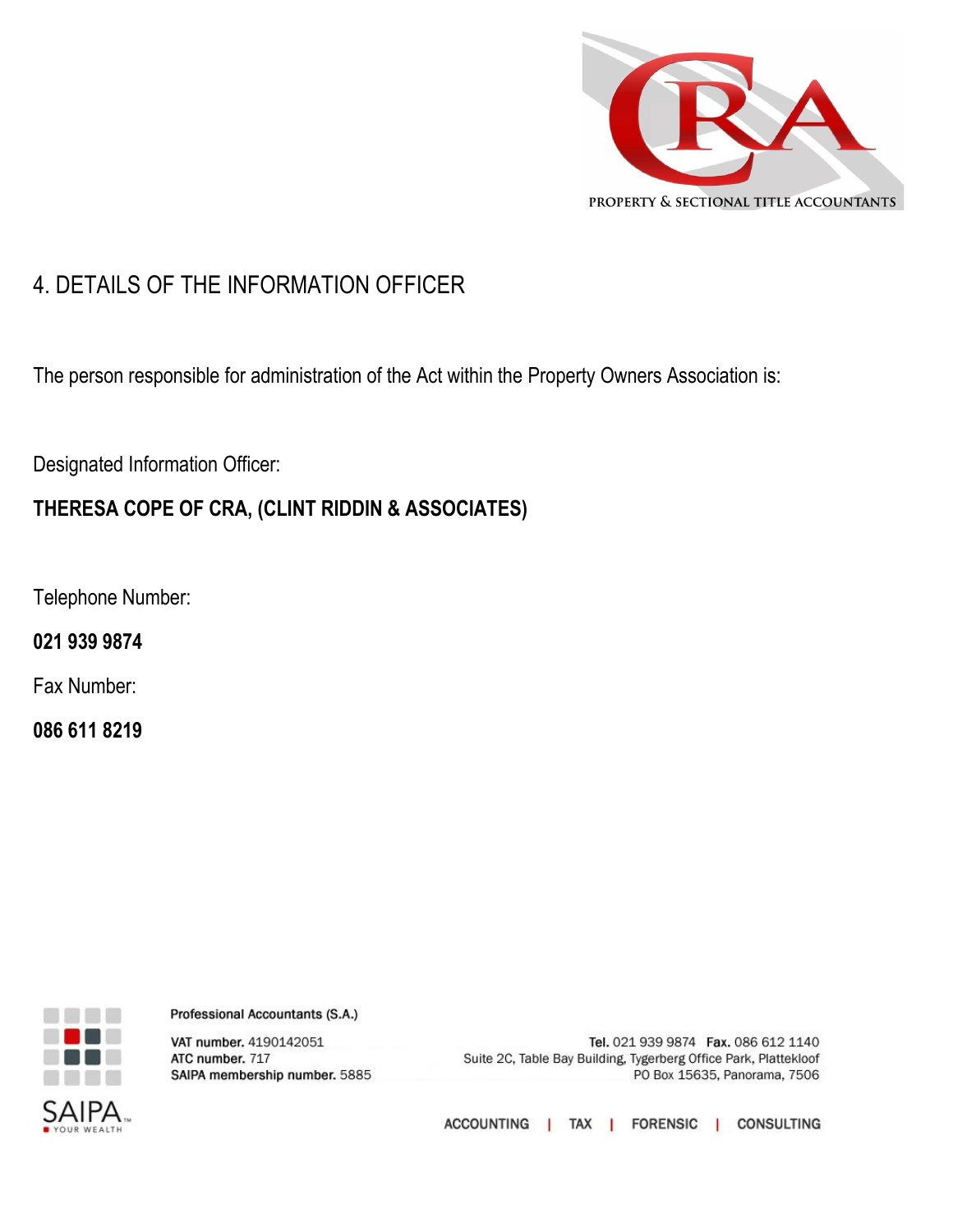## 5. STRUCTURE AND RESPONSIBILITES



### FUNCTIONS OF THE PROPERTY OWNERS' ASSOCIATION AND TRUSTEES

**39.** (1) The functions and powers of the Property Owners Association shall, subject to the provisions of this Act, the rules and any restriction imposed or direction given at a general meeting of the owners of sections, be performed and exercised by the trustees of the Property Owners Association holding office in terms of the rules.

(2) For the purposes of an agreement in respect of the beacons and boundaries of the common property required in terms of the Land Survey Act, 1997 (Act No. 8 of 1997), the trustees shall be deemed to be the owner of the land.

'Trustees' are the managers of a scheme, appointed or elected in terms of the scheme's rules.

The functions and powers of the Property Owners Association must be performed and exercised by the trustees holding office in terms of the rules.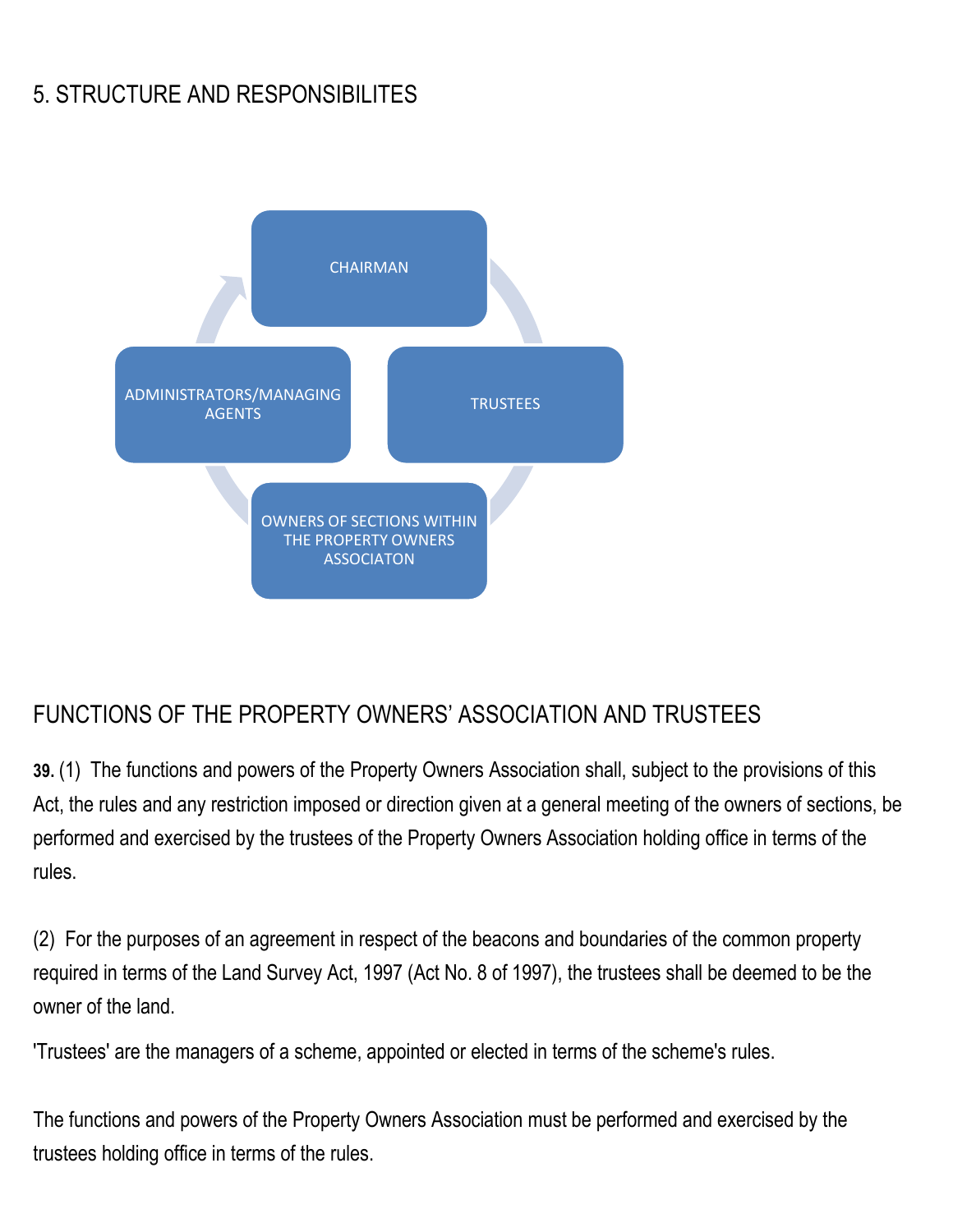Actions of the trustees are subject to the provisions of the Act, the scheme's rules and any restriction imposed, or direction given at a general meeting of the owners.

Trustees meet more often than the owners and are responsible for ongoing administration. They collect regular contributions, known as 'levies', from owners to meet the scheme's common expenses.

Trustees are the servants of the Property Owners Association, not its masters.

### OWNERS OF SECTIONS

The rights and obligations that apply to a person as the owner of a unit and as a member of the Property Owners Association are different to rights and obligations in any other legal relationship.

A person normally purchases a unit from the developer or a subsequent owner in terms of a contract of sale. The Property Owners Association is not usually a party to that contract.

A contract for the sale of a unit will usually provide that the purchaser pays the levy from a specified date and this is often before transfer of the unit is registered in the name of the purchaser.

An owner of a unit cannot rid him or herself of the obligation to pay levies. On sale of a unit he or she can agree that the purchaser of the unit will pay an amount equal to the levy from a specified date. The owner can arrange that the purchaser will pay this amount direct to the Property Owners Association, but if the amount is not paid the owner remains responsible for payment. The person who owns a unit is liable to pay the levy due in respect of that unit to the Property Owners Association.

From the day a person becomes the registered owner of a unit he or she becomes liable to pay a pro rata share of any Property Owners Association levies. From that day he or she is also entitled to participate in the Property Owners Association affairs. The new owner can look to the trustees of the Property Owners Association to ensure that the scheme is properly administered and managed in terms of the Act and the scheme's rules. The trustees must ensure that all owners and occupiers of sections comply with the scheme rules. If an owner is elected to serve as a trustee of the Property Owners Association and becomes involved in management of the scheme, he or she undertakes responsibilities to all other owners.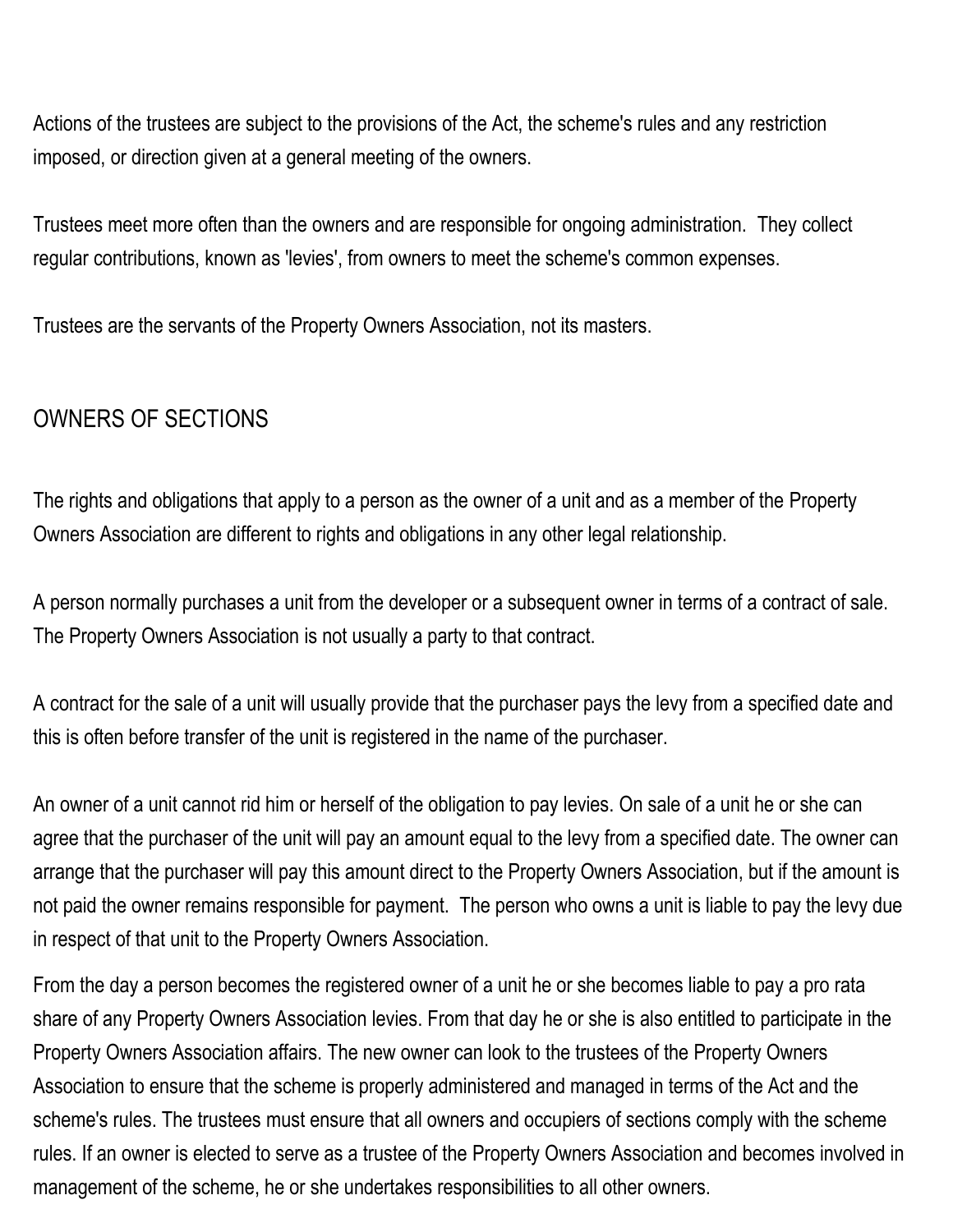## [RECORDS](http://www.paddocksclub.co.za/sectional-titles-prescribed-rules/records-of-administration) OF ADMINISTRATION (MANAGING AGENT)

**48.** The managing agent shall keep full records of his or her administration and shall report to the Property Owners Association and to all holders of registered sectional mortgage bonds who have notified the Property Owners Association of their interest in terms of **[rule 54\(1\)\(b\)](http://www.paddocksclub.co.za/sectional-titles-prescribed-rules/notice)** of all matters which in his or her opinion detrimentally affect the value or amenity of the common property and any of the sections.

The rules provide that the managing agent must keep full records of its administration.

The managing agent must notify the Property Owners Association and all holders of registered bonds over units in the scheme who have notified the Property Owners Association of their interest of all matters that in his or her opinion detrimentally affect the value or amenity of the common property and any of the sections. This provision purports to impose an obligation on any managing agent. But, as the rules only bind the Property Owners Association, the owners and occupiers of sections, a managing agent will not be bound unless these obligations are included in its contract with the Property Owners Association or included in an applicable code of conduct.

This provision does not mean that a managing agent is bound regularly to inspect the common property and all the sections to seek out features that might consider to have a detrimental effect. The managing agent is only obliged to report those detrimental matters that come to his or her attention in the course of administrative duties. Such matters are not limited to the physical condition of the common property and sections in the scheme. They extend also to the operation and affairs of the Property Owners Association generally.

If the trustees require the managing agent to perform regular inspections of the common property and the sections, they must include a provision to this effect in the managing agent's contract. The contract should also specify what records the managing agent must keep of its administration of the scheme.

## **6. PROCEDURE FOR REQUESTING ACCESS TO INFORMATION**

If you wish to request access to any of the above categories of information, you are required to complete a request form as set out in annexure B hereto. These forms are available from:

SAHRC website [\(www.sahrc.org.za\)](http://www.sahrc.org.za/) The Department of Justice and Constitutional Development website [\(www.doj.gov.za\)](http://www.doj.gov.za/)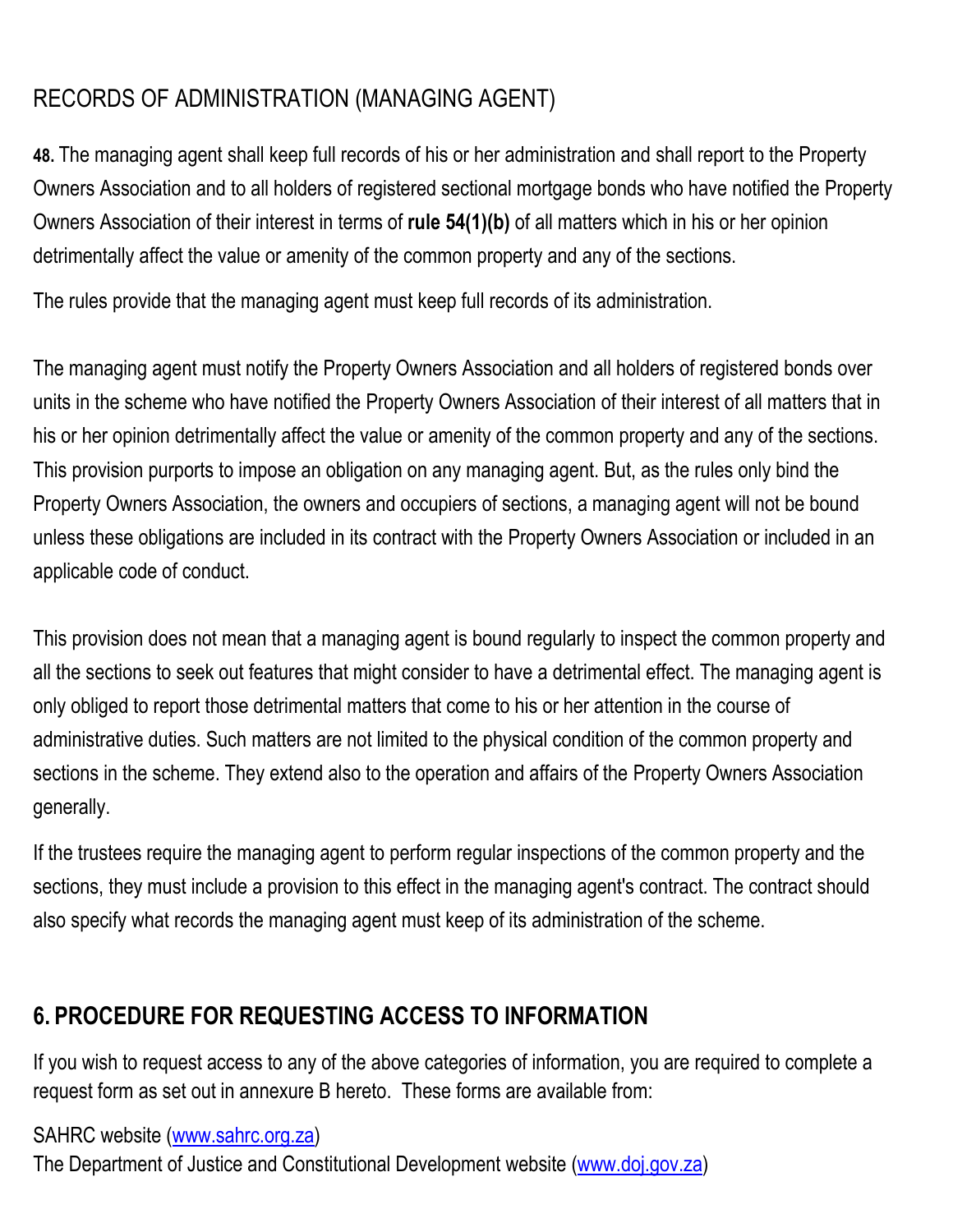There is a prescribed fee (payable in advance) for requesting and accessing information in terms of the Act. Details of these fees are contained in the request form.

You may also be called upon to pay the additional fees prescribed by regulation for searching for and compiling the information, which you have requested, including copying charges.

#### **7. FEES**

#### **The Act provides for two types of fees, namely:-**

- $\circ$  a request fee, which will be a standard fee; and
- o an access fee, which must be calculated by taking into account reproduction costs, search and preparation time and cost, as well as postal costs.
- $\circ$  When the request is received by the Information Officer, such officer by notice require the requested, other than a personal requester, to pay the prescribed request fee (if any), before further processing of the request.
- $\circ$  If the search for the record has been made and the preparation of the record for disclosure, including arrangement to make it available in the requested form, requires more that the hours prescribed in the regulations for this purpose, the Information Officer shall notify the requester to pay as a deposit the prescribed portion of the Access fee which would be payable if the request is granted.
- $\circ$  The Information Officer shall withhold a record until the requester has paid the fees.
- $\circ$  A requester whose request for access to a record has been granted, must pay an access fee for reproduction and for search and preparation, and for any time reasonably required in excess of the prescribed hours to search for and prepare the record for disclosure including making arrangements to make it available in the request form.
- $\circ$  If a deposit has been paid in respect of a request for access, which is refused, the Information Officer concerned must repay the deposit to the requester.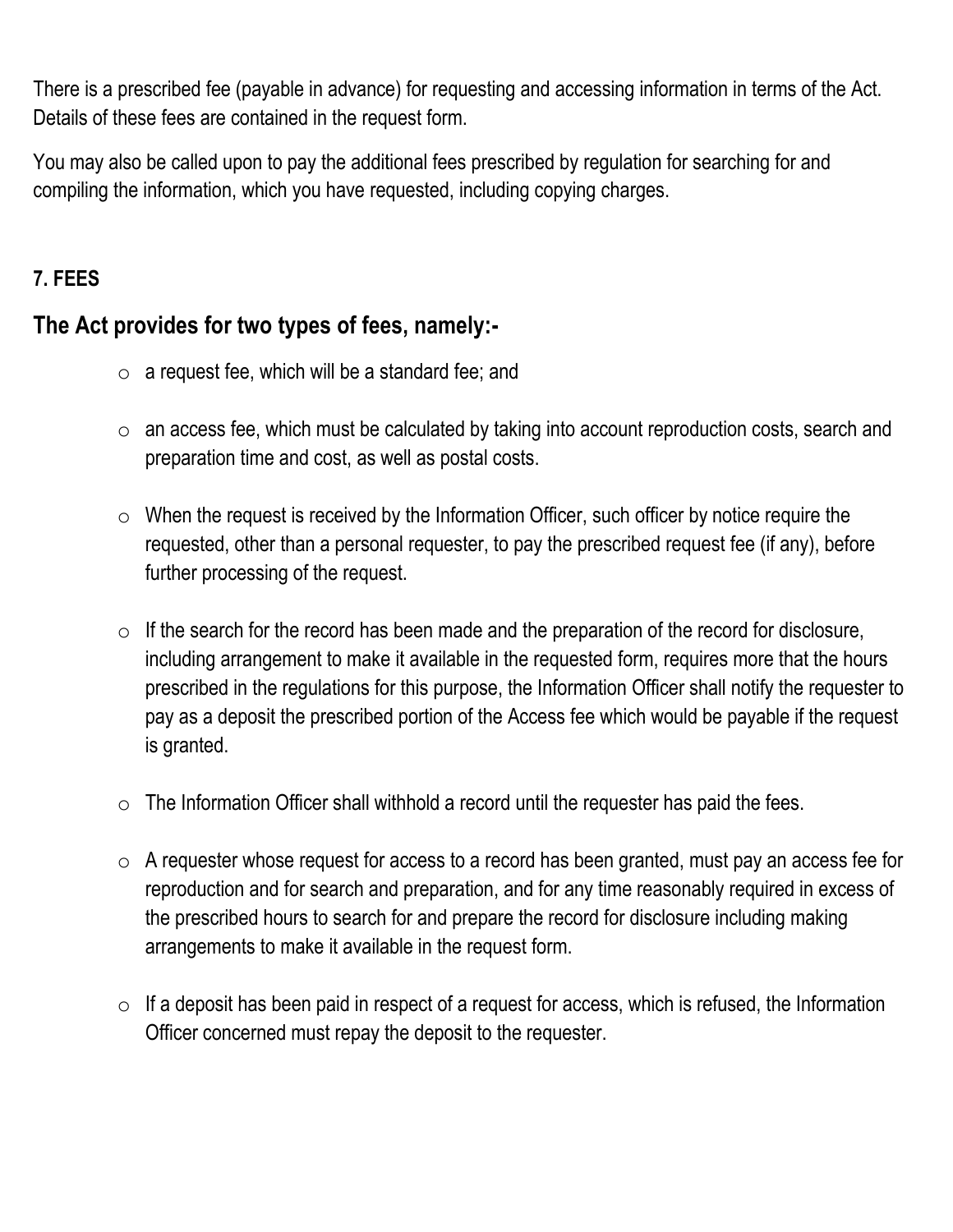#### **SECTION 10**

### **FEES PAYABLE AS PRESCRIBED BY THE ACT**

The fee for a copy of the manual as contemplated in regulation 5 ( c ) of the act is R0,60 for every photocopy of an A4 size of page or part thereof.

The request fee payable by every requester, other than a personal requester, referred to in regulation 7(2) of the Act is R35,00

The fees for reproduction referred to in regulation 7(1) of the Act are as follows:

| • For every photocopy of an A4-size page or part thereof            | R <sub>0.80</sub>  |
|---------------------------------------------------------------------|--------------------|
| • For a copy in a computer-readable form, on compact disk           | R40.00             |
| • For a transcription of visual images, for an A4-size page or part |                    |
| thereof                                                             | R <sub>22.00</sub> |

The access fees payable by a requester referred to in regulation 7(3) of the Act are as follows:

| • For every photocopy of an A4-size page or part thereof           | R <sub>0.80</sub>  |
|--------------------------------------------------------------------|--------------------|
| • For a copy in a computer-readable form on a compact disk         | R40,00             |
| • For a transcription of visual images for an A4-size page or part |                    |
| thereof                                                            | R <sub>22.00</sub> |
| • For a copy of visual images (ST Plans)                           | R60,00             |

- For any request that would require more than 6 hours to access or to prepare for disclosure,  $\frac{1}{2}$  (half) of the access fee is payable as a deposit by the requester.
- The actual postage is payable when a copy of a record must be posted to a requester.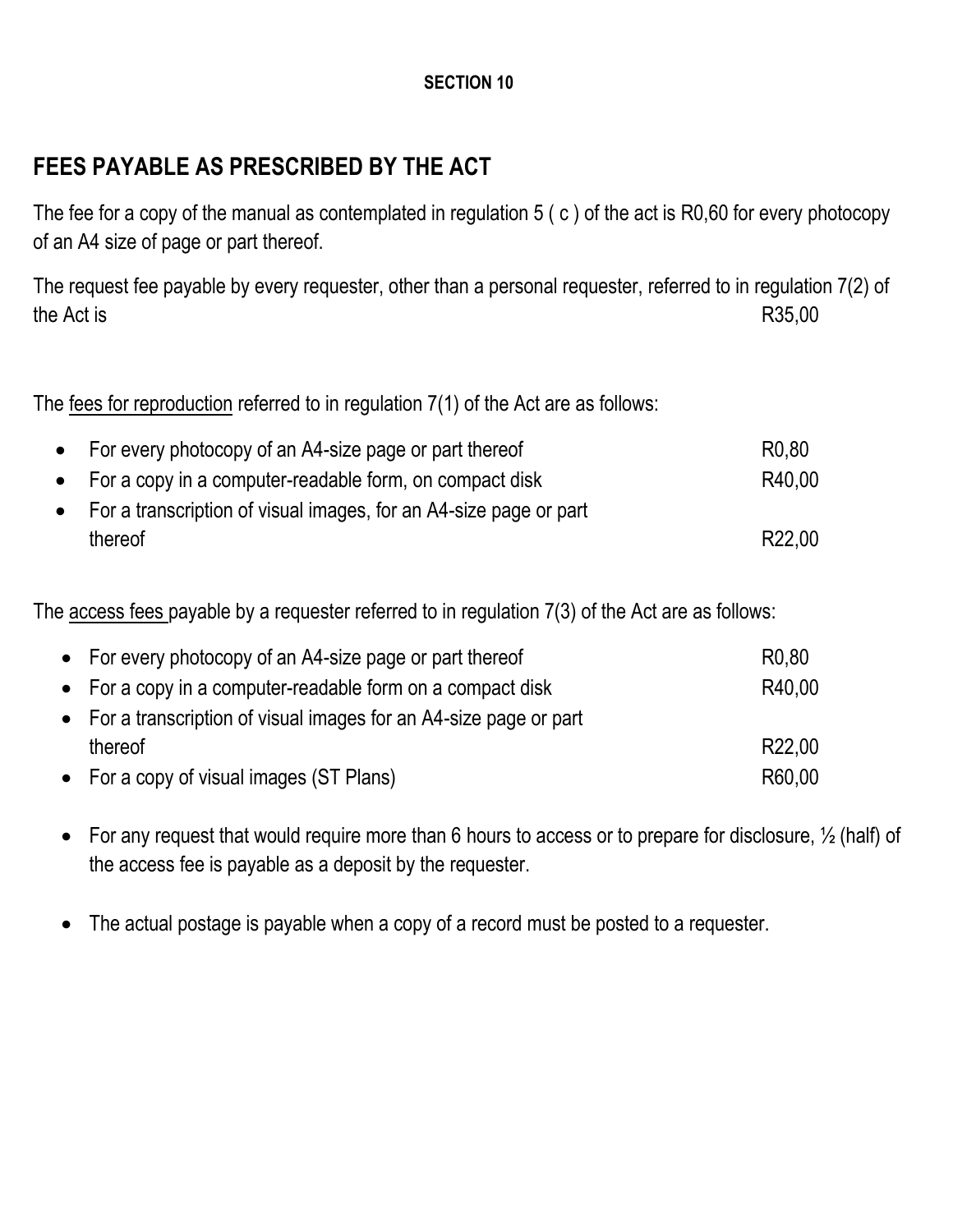## **REQUEST FOR ACCESS TO RECORD**

(Section 18(1) of the promotion of Access to Information Act, 2000)

(Act No. 2 of 2000)

[Regulation 6]

| <b>FOR OFFICE USE</b> |  |                                                                                            |
|-----------------------|--|--------------------------------------------------------------------------------------------|
|                       |  |                                                                                            |
|                       |  | (State rank, name and surname of information officer/deputy information officer) on (date) |
|                       |  | (place)                                                                                    |
|                       |  |                                                                                            |
|                       |  |                                                                                            |
| Deposit (if any):     |  |                                                                                            |
| Access fee:           |  |                                                                                            |
|                       |  |                                                                                            |
|                       |  | SIGNATURE OF INFORMATION OFFICER/<br><b>DEPUTY INFORMATION OFFICER</b>                     |
|                       |  |                                                                                            |
|                       |  |                                                                                            |

#### A. Particulars of public POA

The Information Officer/Deputy Information Officer:

**FORM A**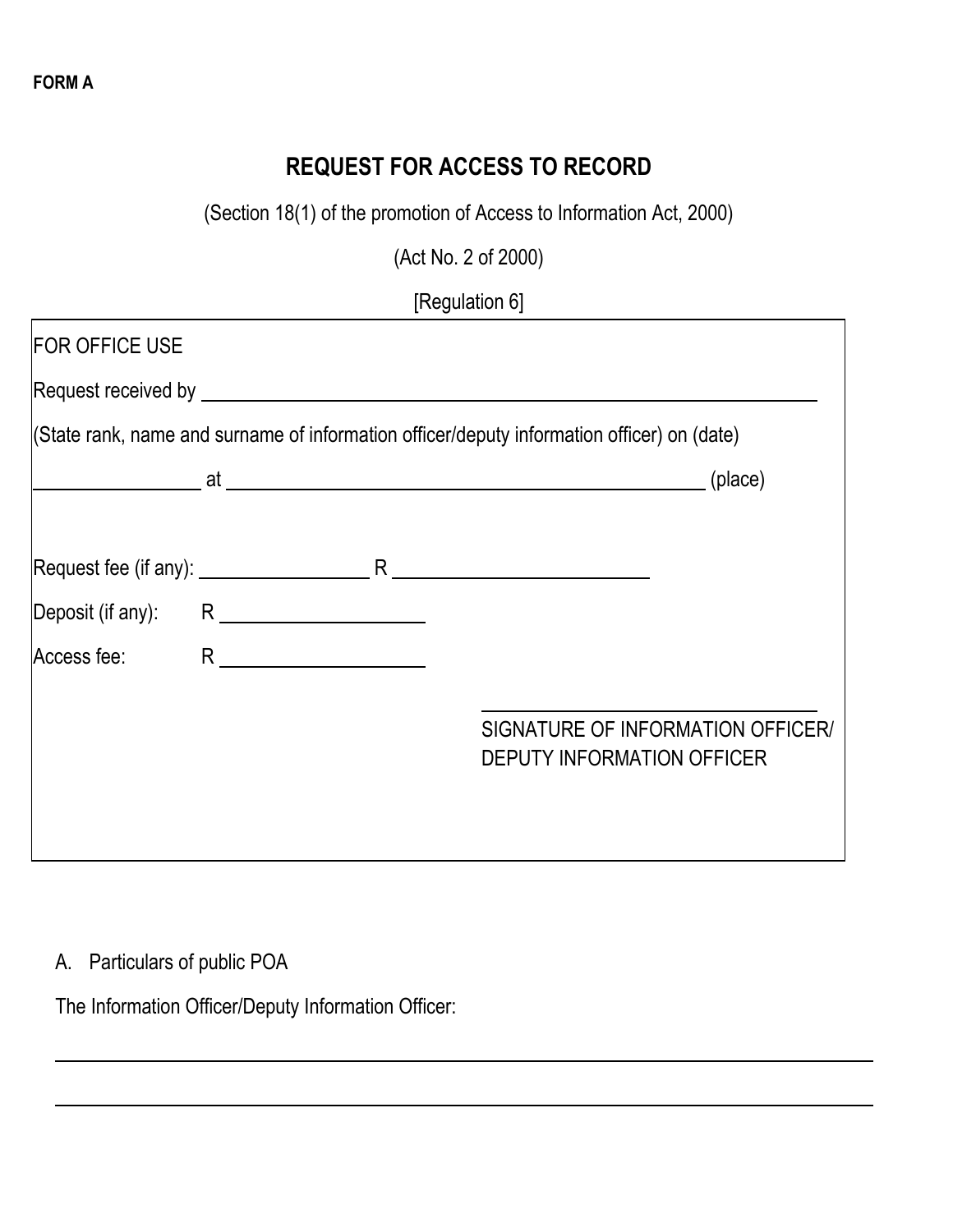- a) The particulars of the person who requests access to the record must be given below.
- b) The address and/or fax number in the Republic to which the information is to be sent, must be given.
- c) Proof of the capacity in which the request is made, if applicable, must be attached.

|                   | Identity number: <u>contract the contract of the contract of the contract of the contract of the contract of the contract of the contract of the contract of the contract of the contract of the contract of the contract of the</u> |  |
|-------------------|--------------------------------------------------------------------------------------------------------------------------------------------------------------------------------------------------------------------------------------|--|
|                   |                                                                                                                                                                                                                                      |  |
|                   |                                                                                                                                                                                                                                      |  |
| Telephone number: |                                                                                                                                                                                                                                      |  |

Capacity in which request is made, when made on behalf of another person:

C. Particulars of person on whose behalf request is made

This section must be completed ONLY if a request for information is made on behalf of another person.

Full names and surname:

Identity number: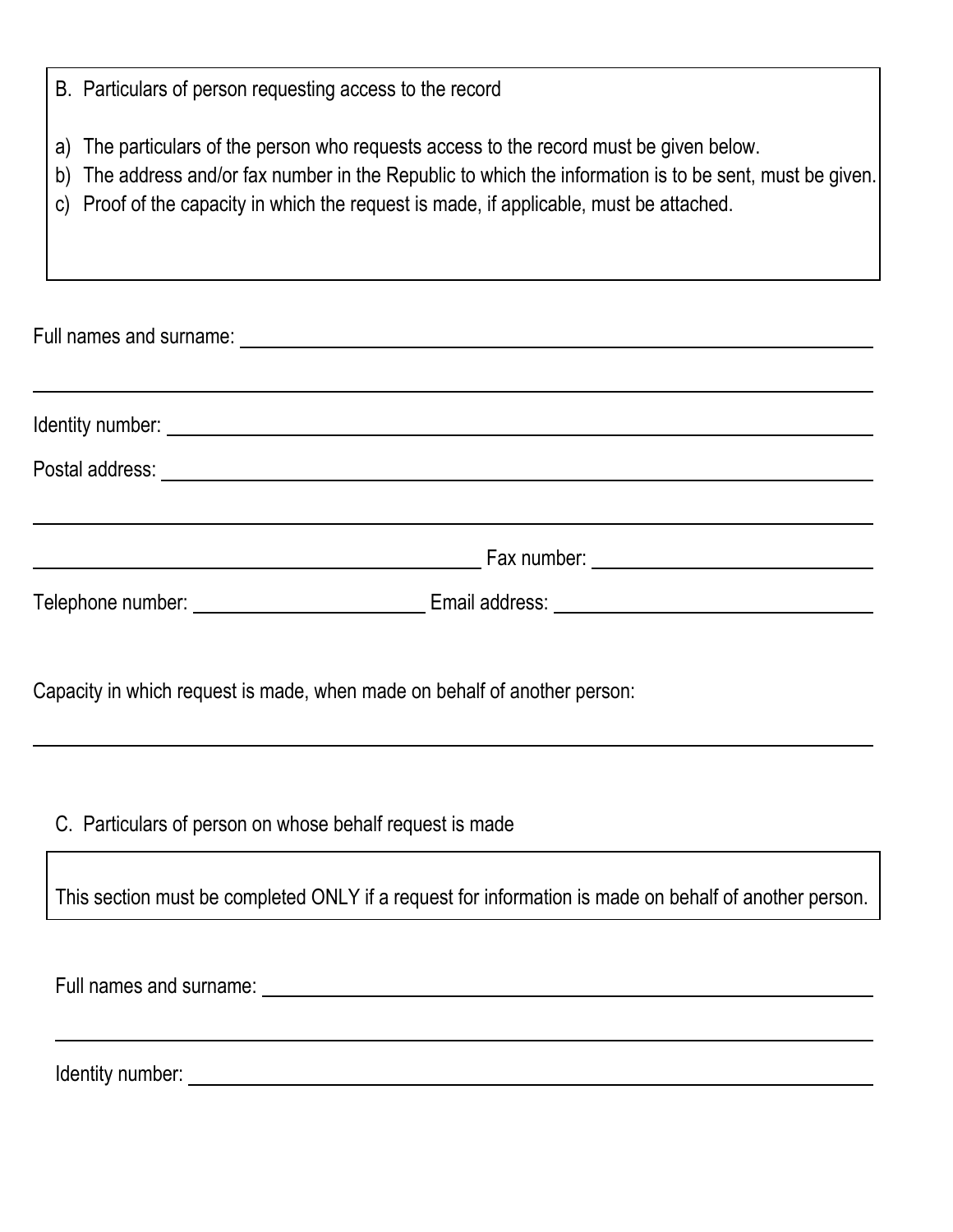#### D. Particulars of record

a) Provide full particulars of the record to which access is requested, including the reference number if that is known to you, to enable the record to be located.

1. Description of the records or relevant part of the record:

2. Reference number, if available:

3. Any further particulars of record:

E. Fees

- (a) A request for access to a record, other than a record containing personal information about yourself, will be processed only after a **request fee** has been paid.
- (b) You will be notified of the amount required to be paid as the request fee.
- (c) The **fee payable for access** to a record depends on the form in which access is required and the reasonable time required to search for and prepare a record.
- (d) If you qualify for exemption of the payment of any fee, please state the reason for exemption.

Reasons for exemption from payment of fees: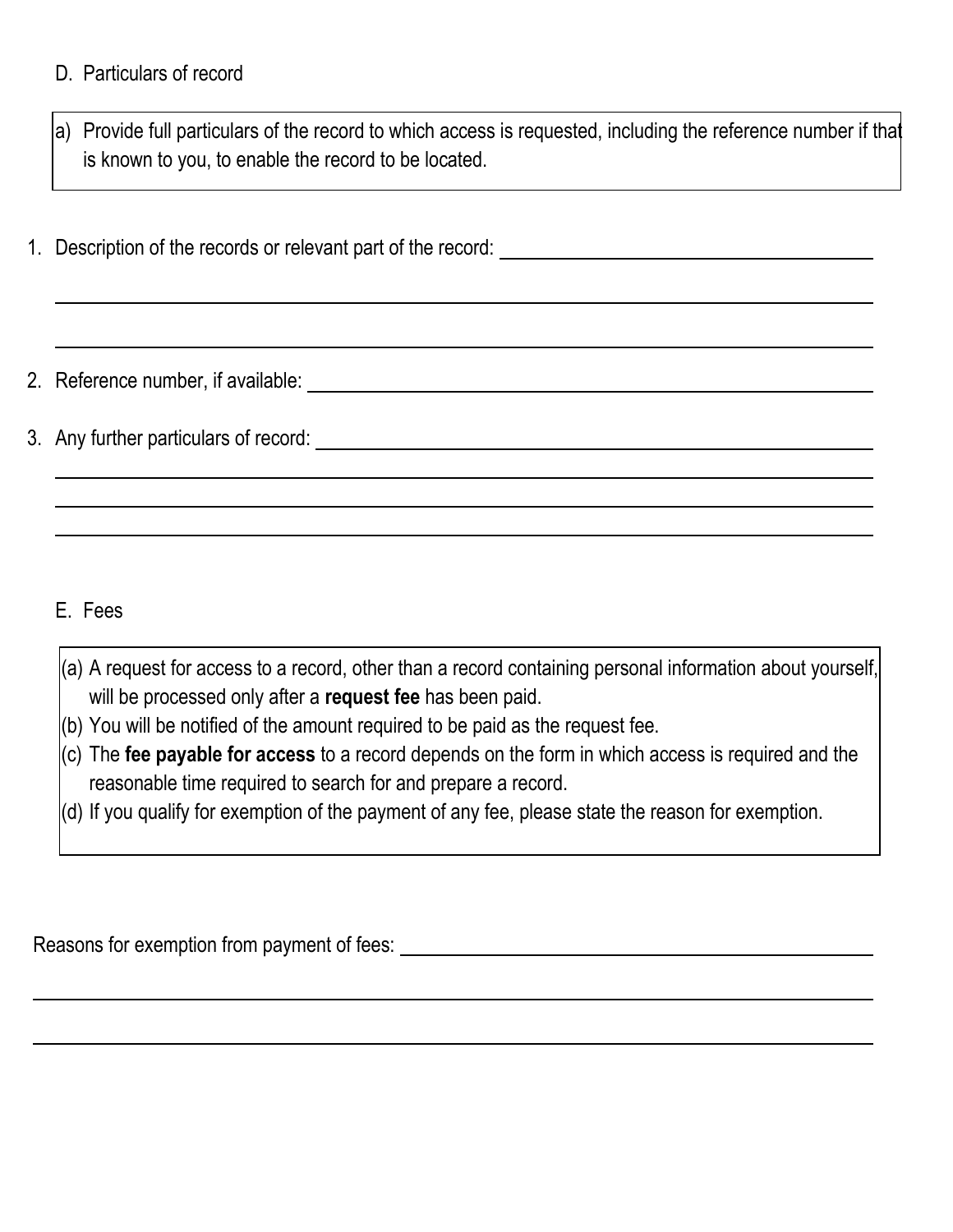#### F. Form of access to record

 $\vert$ If you are prevented by a disability to read, view or listen to the record in the form of access provided for in 1 $\vert$ to 4 below, state your disability and indicate in which form the record is required.

|               |                                                                                                                                                                                                         |  | Form in which record is required: |  |                                                         |  |                                                                                                                                                                                                                                                                                                                                                                                    |  |
|---------------|---------------------------------------------------------------------------------------------------------------------------------------------------------------------------------------------------------|--|-----------------------------------|--|---------------------------------------------------------|--|------------------------------------------------------------------------------------------------------------------------------------------------------------------------------------------------------------------------------------------------------------------------------------------------------------------------------------------------------------------------------------|--|
|               |                                                                                                                                                                                                         |  |                                   |  |                                                         |  |                                                                                                                                                                                                                                                                                                                                                                                    |  |
|               | Mark the appropriate box with an X                                                                                                                                                                      |  |                                   |  |                                                         |  |                                                                                                                                                                                                                                                                                                                                                                                    |  |
| <b>NOTES:</b> | will be granted in another form.                                                                                                                                                                        |  |                                   |  |                                                         |  | (a) Compliance with your request for access in the specified form may depend on the form in which the record is available.<br>(b) Access in the form requested may be refused in certain circumstances. In such a case you will be informed if access<br>(c) The fee payable for access to the record, if any, will be determined partly by the form in which access is requested. |  |
|               | 1. If the record is in written or printed form:                                                                                                                                                         |  |                                   |  |                                                         |  |                                                                                                                                                                                                                                                                                                                                                                                    |  |
|               | Copy of record*                                                                                                                                                                                         |  |                                   |  | Inspection of record                                    |  |                                                                                                                                                                                                                                                                                                                                                                                    |  |
|               | 2. If records consist of visual images –<br>(this includes photographs, slides, video recordings, computer-generated images, sketches, etc):                                                            |  |                                   |  |                                                         |  |                                                                                                                                                                                                                                                                                                                                                                                    |  |
|               | View the images                                                                                                                                                                                         |  | Copy of the images                |  |                                                         |  | Transcription of the images                                                                                                                                                                                                                                                                                                                                                        |  |
|               | 3. If record is held on computer or in electronic or machine-readable form:                                                                                                                             |  |                                   |  |                                                         |  |                                                                                                                                                                                                                                                                                                                                                                                    |  |
|               | Printed Copy of Record*                                                                                                                                                                                 |  |                                   |  | Printed copy of information derived from<br>the record* |  |                                                                                                                                                                                                                                                                                                                                                                                    |  |
| G.            | * If you requested a copy or transcription of a record (above), do you wish the copy or transcription to be posted<br>to you?<br>Postage is payable<br>Notice of decision regarding request for access: |  |                                   |  |                                                         |  | <b>YES</b><br>NO                                                                                                                                                                                                                                                                                                                                                                   |  |